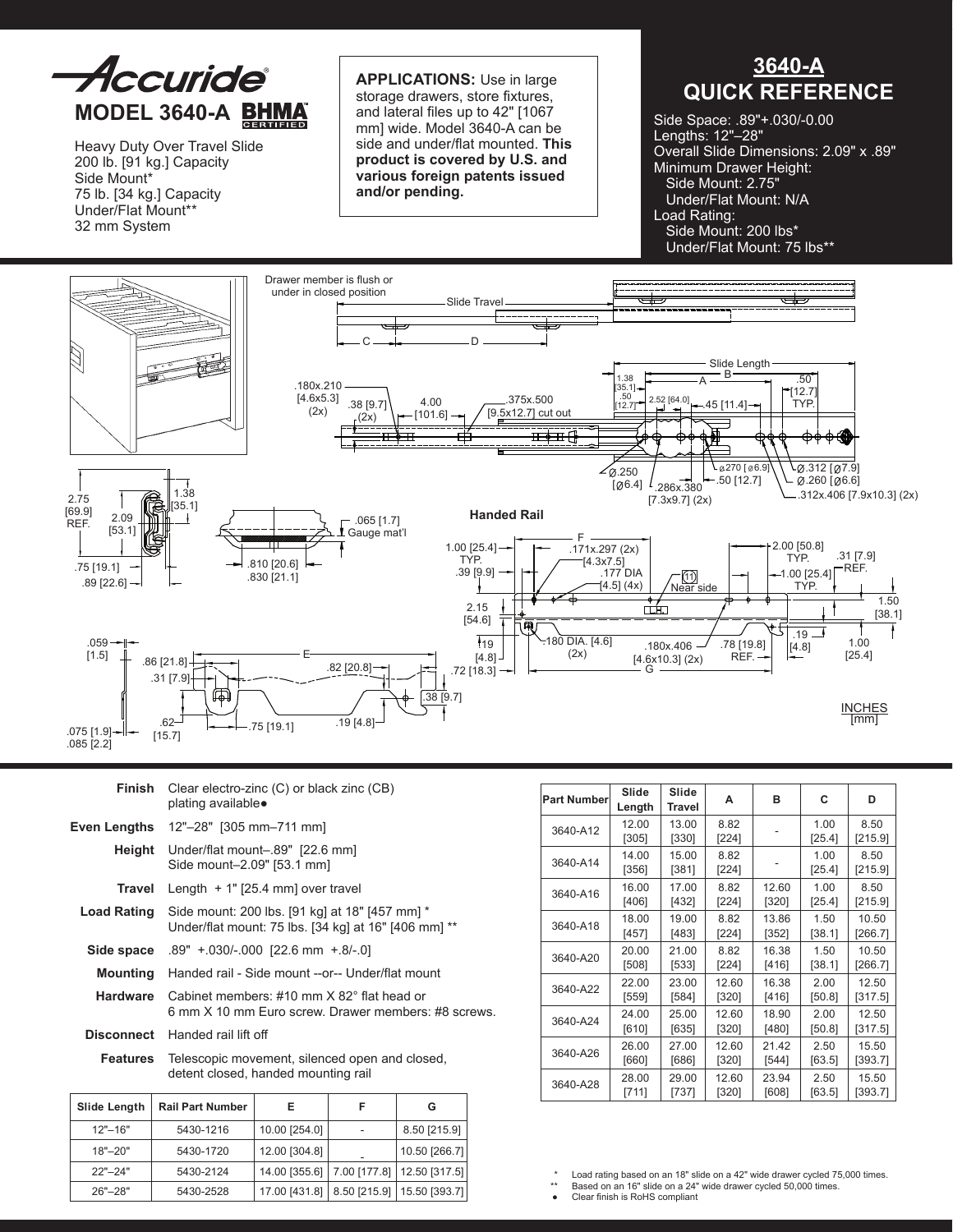# Installation Instructions

## **Traditional Mounting**

- 1. Install cabinet members using #10 X 82° flat head screws. Refer to Figure 1.1 for cabinet hole locations. Be sure slides are parallel. Install screws in second hole (horizontal slot) and rear-most horizontal slot.
- **NOTE:** Due to the heavy load capability and limitations of screw retention in wood products, Accuride recommends the use of two #10 screws, 3/4" long, at the front of the cabinet member and at least one at the rear.

# **32 mm System**

1. Install cabinet members using 6 mm X 10 mm Euro screws. Refer to Figure 1 for cabinet hole locations. Be sure slides are parallel.

## **Rail Installation to Drawer**

- 1. Refer to Figure 2 for front and rear mounting rail hole locations and install screws through vertical slots.
- 2. Extend the slides fully forward. Mount drawer slide by lowering the rear rail tabs through the rear slide pocket. Lower drawer until front rail tabs snap into front pocket. See Figure 3.
- 3. Close drawer fully to locate horizontal position of slide in cabinet. Open drawer to install and tighten remaining screws (minimum 4 per slide\*). Secure brackets after adjusting the drawer vertically (minimum of 3 per bracket) and tighten all screws.
- **NOTE:** To remove, lift drawer up and outward. Drawer can be permanently fixed to the slide using a screw through the front pocket hole.
- **NOTE:** Due to the heavy load capability and limitations of screw retention in wood products, Accuride recommends using the longest #10 screws possible (customer supplied) for the thickness of the cabinet walls.

# **Under/Flat Mount Installation**

- 1. Locate large slide members on cabinet floor making sure slides are parallel. Secure in place. See Figure 4.
- 2. Position small slide members under drawer bottom 1/8" from the back of the drawer face (overlay drawer). Install #8 wood screws through slide mounting holes into the bottom of the drawer.

 **Minimum Screw Length = Drawer Bottom Thickness - 1/16" (1/2" Drawer Bottom Thickness Minimum)** 







![](_page_1_Figure_19.jpeg)

![](_page_1_Figure_20.jpeg)